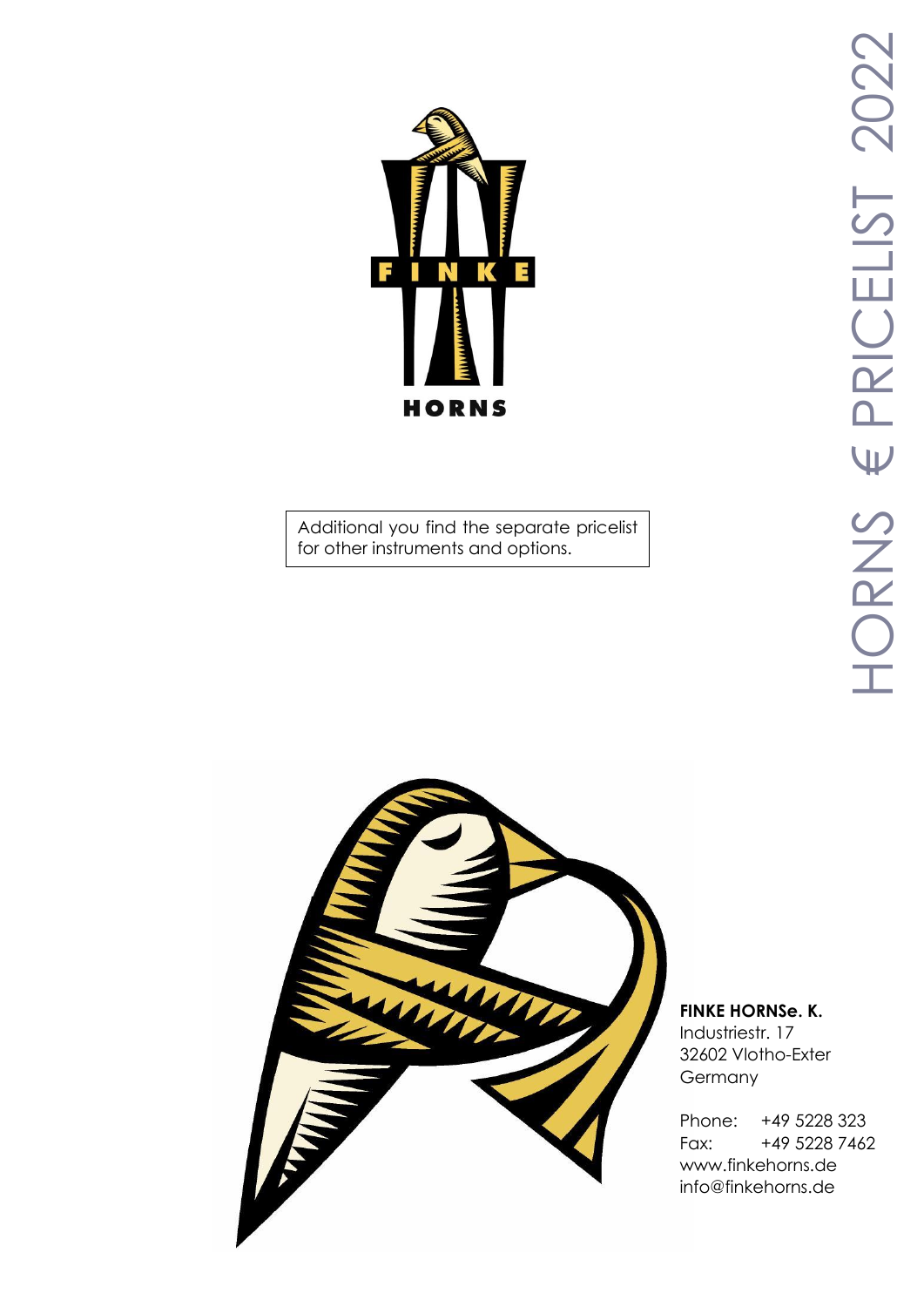| SINGLE HORNS (prices in $\epsilon$ ) |                                  |                     |            |               |  |
|--------------------------------------|----------------------------------|---------------------|------------|---------------|--|
| No.                                  |                                  | <b>Yellow brass</b> | Gold brass | Nickel silver |  |
| 50                                   | F horn (3 valves)                | $3.190 -$           | $3.290 -$  |               |  |
| 51                                   | Bb single horn (3 valves)        | $3.190 -$           | $3.290 -$  |               |  |
| 52                                   | Bb horn with A/stop (4 valves)   | $3.650 -$           | $3.750 -$  | $3.950 -$     |  |
| 53                                   | Bb horn with A/stop, f-valve (5) | $4.150 -$           | $4.250 -$  | $4.450 -$     |  |
| 54                                   | Bb horn with A/stop, C-valve (5) | $4.150 -$           | $4.250 -$  | $4.450 -$     |  |
| 55                                   | <b>Bb compact horn</b>           | $2.850 -$           |            |               |  |
| 56                                   | Bb compact horn with A/stopping  | $3.450 -$           | ---        | ---           |  |
| 57                                   | High G/F single descant horn     | $3.350 -$           | $3.450 -$  | $3.650 -$     |  |
| 58                                   | High Bb single descant horn      | $3.350 -$           | $3.450 -$  | $3.650 -$     |  |

# **DOUBLE-DESCANTS (prices in €)**

| No. |                                            | <b>Yellow brass</b> | Gold brass | Nickel silver |
|-----|--------------------------------------------|---------------------|------------|---------------|
| 60  | Bb/A high bb descant double                | $7.890 -$           | $8.090 -$  | $8.290 -$     |
| 61  | <b>Bb/A high F descant double</b>          | $7.490 -$           | $7.690 -$  | $7.890 -$     |
| 62  | Bb/A high F descant double with<br>C valve | $7.690 -$           | $7.890 -$  | $8.090 -$     |

# **DOUBLE HORNS (prices in €)**

| No. |                                                   | <b>Yellow brass</b> | Gold brass | Nickel silver |
|-----|---------------------------------------------------|---------------------|------------|---------------|
| 63  | F/Bb Europa full double                           | $5.690 -$           |            |               |
| 64  | F/Bb compensating double                          | $5.990 -$           | $6.190 -$  | $6.490 -$     |
| 65  | F/Bb, full double, Model "Legacy"                 | $7.650--$           | $7.850--$  | $8.150 -$     |
| 66  | F/Bb full double horn                             | $5.990 -$           | $6.190 -$  | $6.490 -$     |
| 67  | F/Bb full double, A/stop+E,<br>design like No. 66 | $6.590 -$           | $6.790 -$  | $7.090 -$     |
| 68  | F/Bb Americus professional full                   | $7.250 -$           | $7.450 -$  | $7.750 -$     |
| 69  | F/B Brendan professional full dou-                | $7.250 -$           | $7.450 -$  | $7.750 -$     |

| TRIPLE HORNS (prices in $\epsilon$ ) |                                    |                     |            |               |
|--------------------------------------|------------------------------------|---------------------|------------|---------------|
| No.                                  |                                    | <b>Yellow Brass</b> | Gold Brass | Nickel Silver |
| 73                                   | f/Bb/F full triple, Americus taper | $11.390 -$          | $11.690 -$ | $11.990 -$    |
| 74                                   | f/Bb/F full triple, Brendan taper  | $11.390 -$          | $11.690 -$ | $11.990 -$    |
| 75                                   | f/Bb/F full triple horn, new model | $12.390 -$          | 12.690.-   | $12.990 -$    |
|                                      | Stopping valve                     | $700 --$            | $700 --$   | $700 -$       |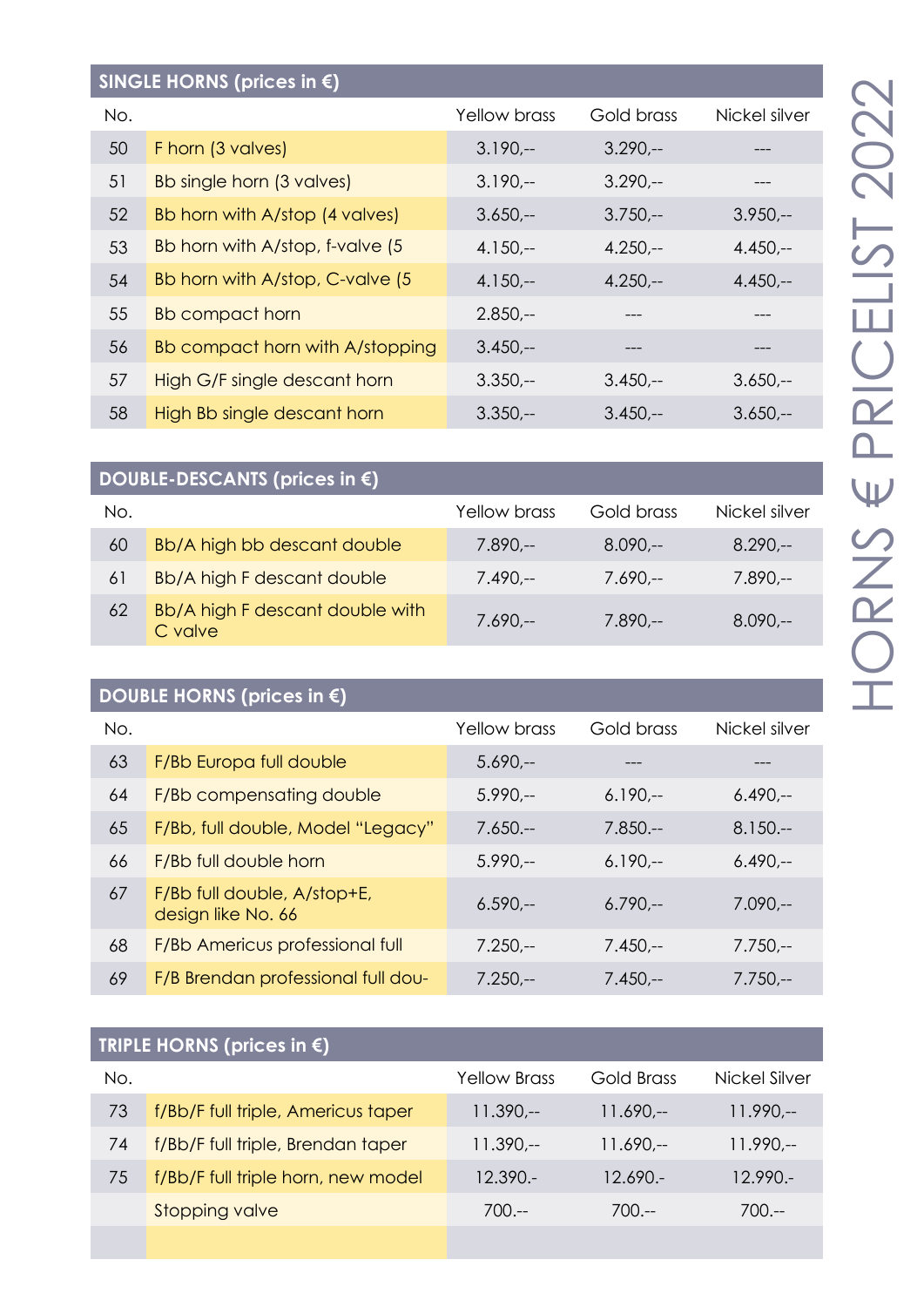#### **NATURAL HORNS (prices in €)**

| No. |                                                                                                 | Yellow    | Additional crooks:             |                                |
|-----|-------------------------------------------------------------------------------------------------|-----------|--------------------------------|--------------------------------|
| 81  | Baroque Horn in F                                                                               | $2.750 -$ | <b>Bb</b> crook<br>A crook     | $240 -$<br>$260 -$             |
| 83  | Historical copy of a bohemian<br>classical orchestra horn (18th cen-<br>tury) with alto C crook | $2.750 -$ | G crook<br>F crook<br>E crook  | $290 -$<br>$360 -$<br>$400, -$ |
|     |                                                                                                 |           | Eb crook<br>D crook<br>C crook | $430 -$<br>$470 -$<br>$490 -$  |

## **WAGNER TUBEN (prices in €)**

| Nr. |                                 | Yellow    | Gold brass | Nickel silver |
|-----|---------------------------------|-----------|------------|---------------|
| 90  | Bb tuben, 4 valves, left handed | $6.150 -$ | $6.450 -$  |               |
| 91  | F tuben, 4 valves, left handed  | $6.350 -$ | $6.700 -$  | ---           |
| 92  | F/Bb compensating double tuben  | $8.090 -$ | $8.390 -$  |               |
| 93  | F/Bb full double tuben          | $8.550 -$ | $8.850 -$  |               |

### **OPTIONS (prices in €)**

| Garland                                     | $360 -$  |
|---------------------------------------------|----------|
| Lead pipe                                   | $330 -$  |
| Detachable bell                             | $20 -$   |
| Lacquer finish single horns                 | $300 -$  |
| Lacquer finish double and triple horns      | $400, -$ |
| Lacquer finish triple horns                 | 460.-    |
|                                             |          |
| Additional water key, Joy-Key               | $70, -$  |
| Adjustable finger hook                      | $70, -$  |
| Flipper (Hand rest)                         | $70, -$  |
| F crook, for No. 52, 54, 61                 | $480 -$  |
| Set of F crooks for No. 55 and 56           | $400, -$ |
| Add. charge for F crooks (instead Bb) 55,56 | $250 -$  |
| A/stopping valve, for double/triple horns   | $670 -$  |
| Eb-tuning slide for triple/descant double   | $320 -$  |
| Additional bell flare, yellow brass         | $560,-$  |
| Additional bell flare, gold brass           | $620 -$  |
| Additional bell flare, nickel silver        | $670 -$  |
| Hand Hammered bell (add to bell/instr.)     | $320 -$  |

Finke horns are made entirely by hand in the Finke workshop in Vlotho/Exter, Germany. Delivery time in most cases is around 90 days. The prices include lacquer, one waterkey, choice of leadpipe, 4 years rotor warranty, minibal mechanical linkage. Various options are available. For the other brass instruments and accessories see our supplementing pricelist.

#### The order

Coupler for Bb basso

Nothing can replace a personal advice. Please contact us by e-mail or phone and we will configure with you an instrument that matches your needs and imagination. If you live outside of Germany maybe one of our representatives can also help you. See the list of our representatives from our homepage (www.finkehorns.de)

 $210 -$